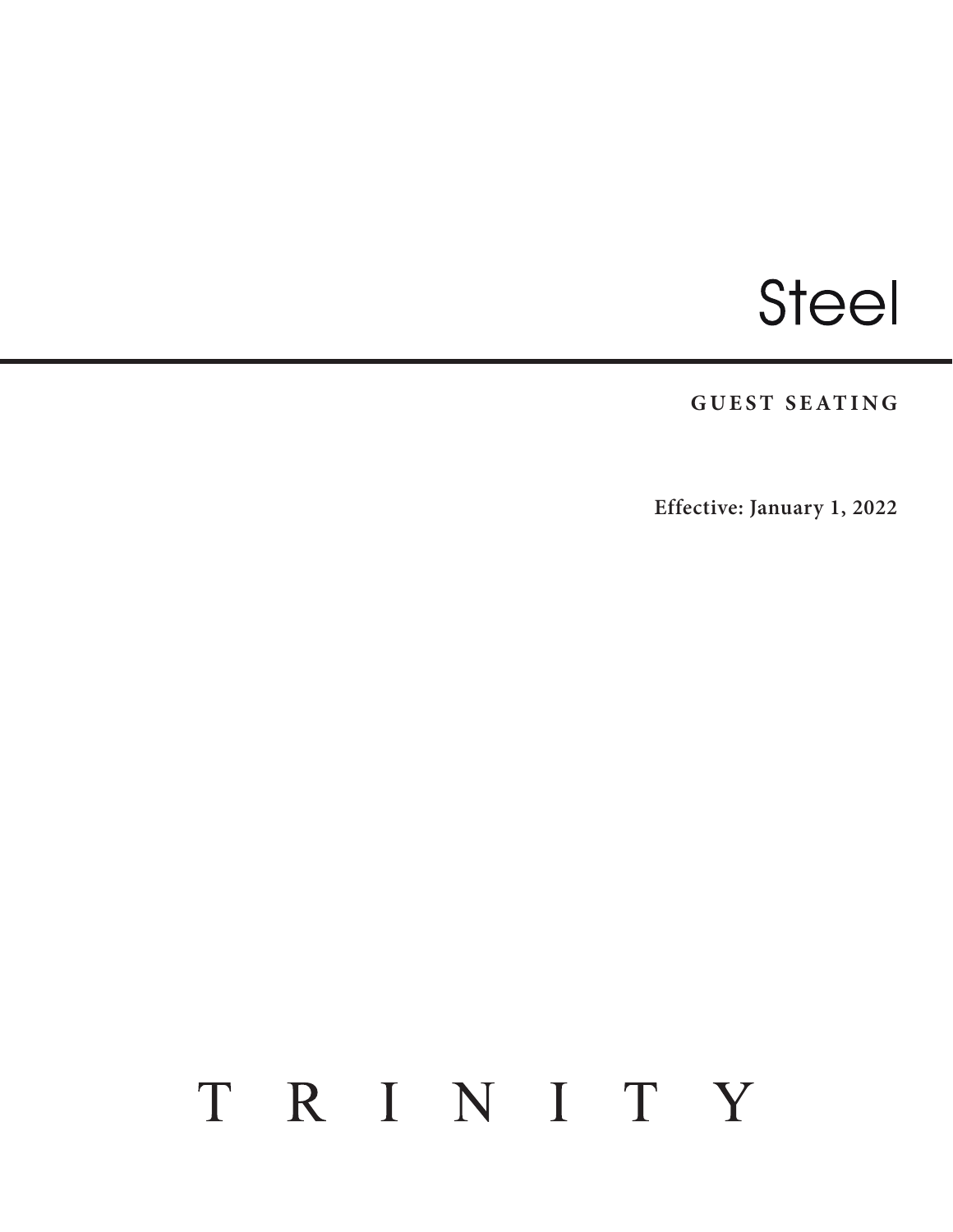TRINITY

| Date: | анг | $\mathbf{r}$<br>Мc<br><b>ancauon.</b><br>. | Description:<br>. |
|-------|-----|--------------------------------------------|-------------------|
|       |     |                                            |                   |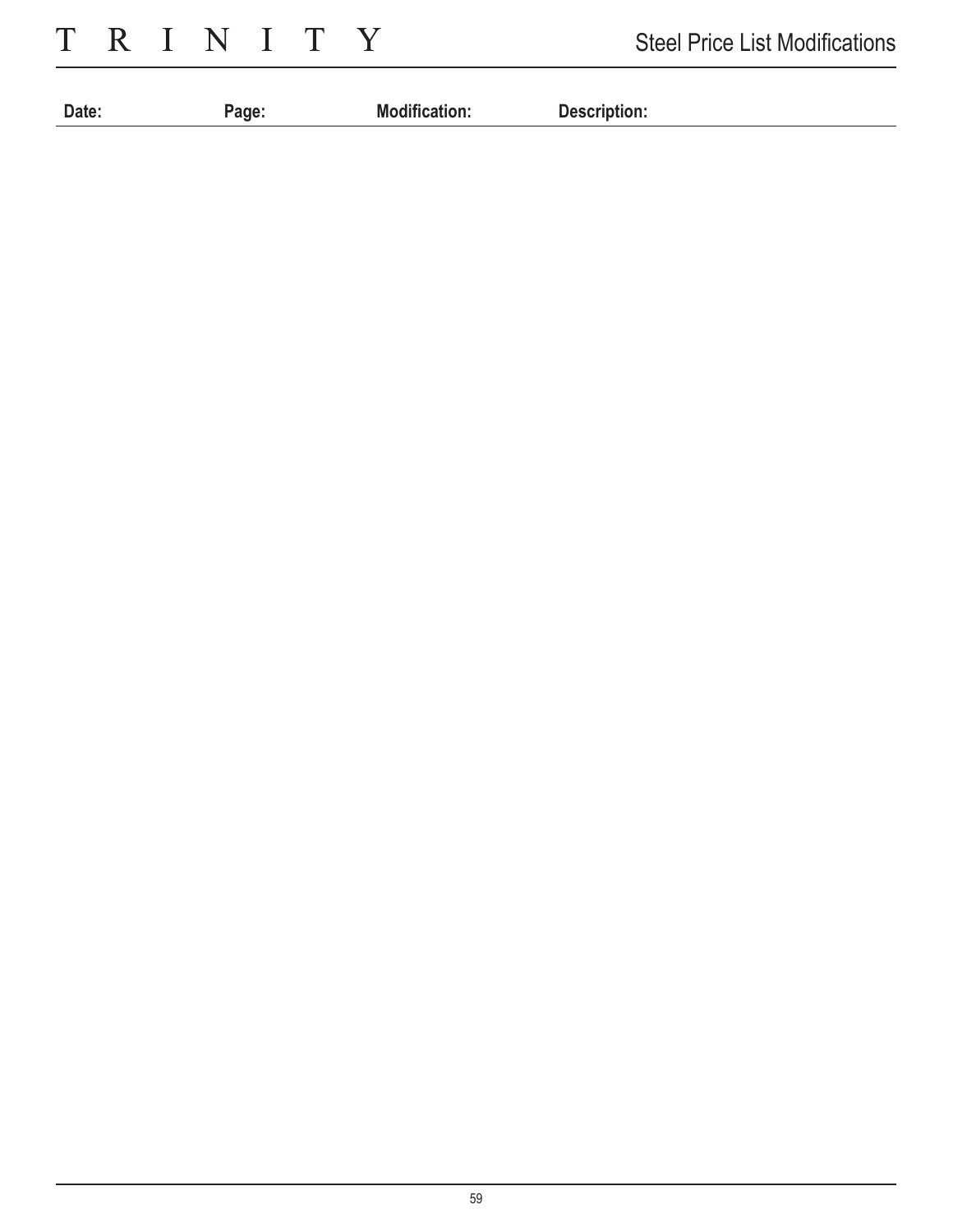#### T R  $\overline{I}$ N  $\mathbf I$ T Y

## **DESCRIPTION:**

- Seat: High Density Polyurethane Foam Over Strap Webbing
- Back: High Density Polyurethane Foam Over Hardwood Frame
- Wallsaver Legs
- Brushed Stainless Steel Frame
- Top Stiching Standard
- 10 Year Warranty

## **OPTIONS:**

| SPAC-1 Polyester Arm Caps For Rounded Arm Units  \$125 Pair       |  |
|-------------------------------------------------------------------|--|
| Upholstered Arm Panels Available (See Next Page)                  |  |
| Removable Velcro Seat Covers Over Antimicrobial Moisture Barrier: |  |
|                                                                   |  |
|                                                                   |  |
|                                                                   |  |
|                                                                   |  |

Contact Factory For Additional Powder Coat Frame Colors (Minimum Quantity 5)

| <b>GUEST</b>                                                  | ITEM #: |            | SPECIFICATIONS   GRADES   LIST PRICES: |                         |                |                                                                                    |                                     |            |      |                                        |      |      |      |      |      |
|---------------------------------------------------------------|---------|------------|----------------------------------------|-------------------------|----------------|------------------------------------------------------------------------------------|-------------------------------------|------------|------|----------------------------------------|------|------|------|------|------|
| SIDE CHAIR /<br><b>ROUNDED ARM</b>                            |         |            | Seat: 21"w 19"d 19"h                   | Overall: 24"w 24"d 33"h |                |                                                                                    | <b>Arm: 26"h</b><br>Weight: 27 lbs. |            |      | <b>COM:</b> 1.5 yds.<br>COL: 27 sq.ft. |      |      |      |      |      |
|                                                               |         | <b>COM</b> | COL                                    | $\mathbf{1}$            | $\overline{2}$ | 3                                                                                  | 4                                   | 5          | 6    | $\overline{7}$                         | 8    | 9    | 10   | L1   | L2   |
|                                                               | 350-B   | 1357       | 1493                                   | 1359                    | 1397           | 1436<br>Brushed Stainless Steel Frame / Tight Seat & Back                          | 1474                                | 1512       | 1550 | 1588                                   | 1627 | 1665 | 1703 | 1767 | 1905 |
| <b>BARIATRIC SIDE CHAIR /</b><br><b>ROUNDED ARM</b>           |         |            | Seat: 27"w 19"d 19"h                   | Overall: 30"w 24"d 33"h |                |                                                                                    | <b>Arm: 26"h</b><br>Weight: 37 lbs. |            |      | COM: 2 yds.<br>COL: 36 sq.ft.          |      |      |      |      |      |
|                                                               |         | <b>COM</b> | COL                                    | $\mathbf{1}$            | $\overline{2}$ | 3                                                                                  | 4                                   | $\sqrt{5}$ | 6    | 7                                      | 8    | 9    | 10   | L1   | L2   |
|                                                               | 351-B   | 1549       | 1704                                   | 1554                    | 1598           | 1643<br>Brushed Stainless Steel Frame / Tight Seat & Back / 500 lbs. Weight Rating | 1687                                | 1732       | 1776 | 1821                                   | 1865 | 1910 | 1955 | 2033 | 2193 |
| <b>HIGH BACK SIDE CHAIR /</b><br><b>ROUNDED ARM</b>           |         |            | Seat: 21"w 19"d 19"h                   | Overall: 24"w 24"d 38"h |                |                                                                                    | <b>Arm: 26"h</b><br>Weight: 32 lbs. |            |      | COM: 1.75 yds.<br>COL: 32 sq.ft.       |      |      |      |      |      |
|                                                               |         | <b>COM</b> | COL                                    | $\mathbf{1}$            | $\overline{2}$ | 3                                                                                  | 4                                   | $\sqrt{5}$ | 6    | $\overline{7}$                         | 8    | 9    | 10   | L1   | L2   |
|                                                               | 352-B   | 1422       | 1564                                   | 1421                    | 1459           | 1497<br>Brushed Stainless Steel Frame / Tight Seat & Back                          | 1535                                | 1573       | 1612 | 1650                                   | 1688 | 1726 | 1764 | 1830 | 1967 |
| <b>HIGH BACK BARIATRIC SIDE CHAIR /</b><br><b>ROUNDED ARM</b> |         |            | Seat: 21"w 19"d 19"h                   | Overall: 30"w 24"d 38"h |                |                                                                                    | <b>Arm: 26"h</b><br>Weight: 42 lbs. |            |      | COM: 2 yds.<br>COL: 36 sq.ft.          |      |      |      |      |      |
|                                                               |         | <b>COM</b> | COL                                    | $\mathbf{1}$            | $\overline{2}$ | 3                                                                                  | 4                                   | $\sqrt{5}$ | 6    | $\overline{7}$                         | 8    | 9    | 10   | L1   | L2   |
|                                                               | 353-B   | 1573       | 1731                                   | 1577                    | 1621           | 1666<br>Brushed Stainless Steel Frame / Tight Seat & Back / 500 lbs. Weight Rating | 1710                                | 1755       | 1799 | 1844                                   | 1888 | 1933 | 1978 | 2057 | 2217 |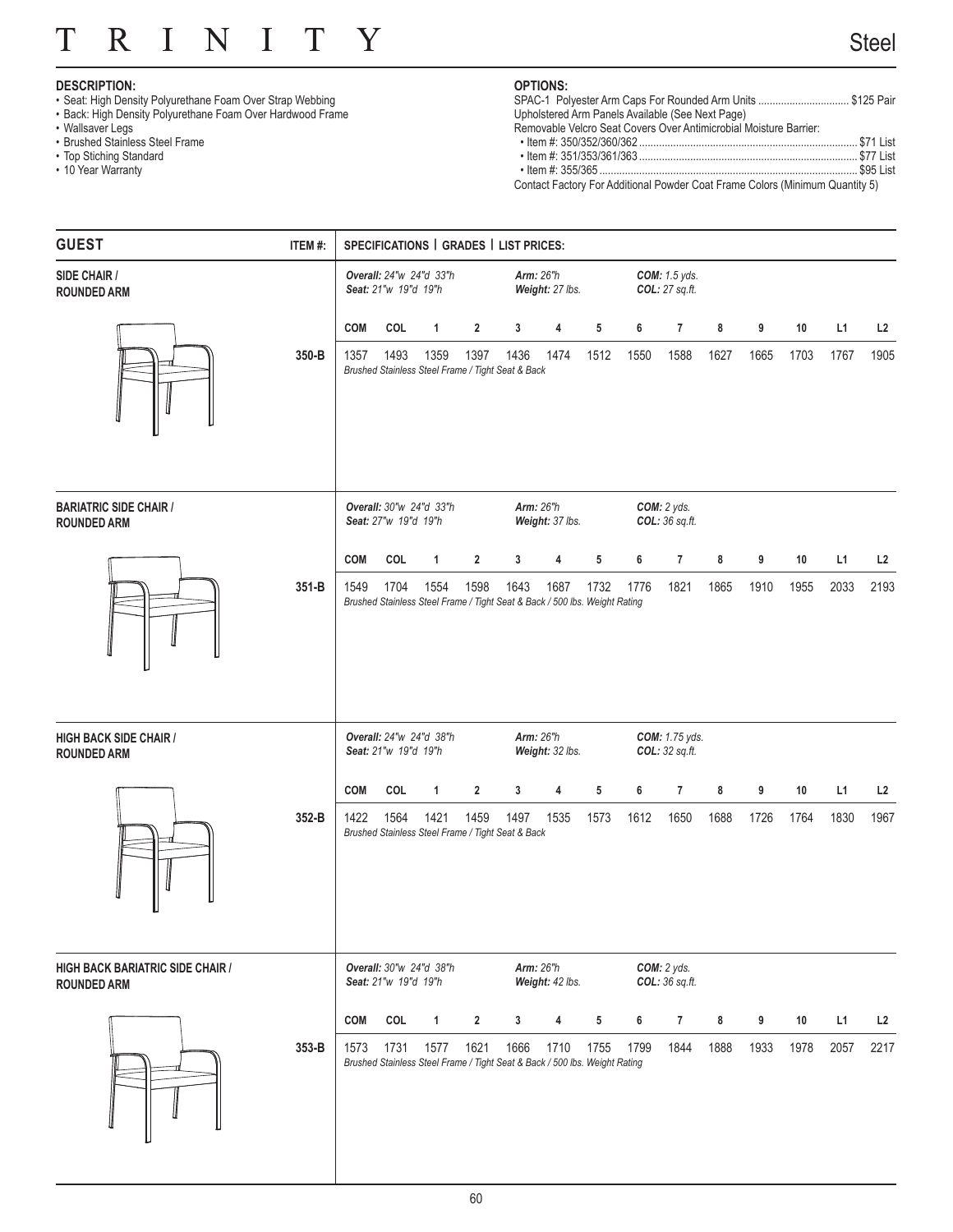#### N R  $\overline{I}$  $\mathbf I$ T Y T

## **DESCRIPTION:**

- Seat: High Density Polyurethane Foam Over Strap Webbing
- Back: High Density Polyurethane Foam Over Hardwood Frame
- Wallsaver Legs
- Brushed Stainless Steel Frame
- Top Stiching Standard
- 10 Year Warranty

## **OPTIONS:**

| SPAC-1 Polyester Arm Caps For Rounded Arm Units \$125 Pair        |  |
|-------------------------------------------------------------------|--|
| Upholstered Arm Panels Available (See This Page)                  |  |
| Removable Velcro Seat Covers Over Antimicrobial Moisture Barrier: |  |
|                                                                   |  |
|                                                                   |  |
|                                                                   |  |

Contact Factory For Additional Powder Coat Frame Colors (Minimum Quantity 5)

| <b>GUEST</b>                           | ITEM#: |            | SPECIFICATIONS   GRADES   LIST PRICES: |                                                           |                |            |                                     |      |      |                                         |      |      |      |      |      |
|----------------------------------------|--------|------------|----------------------------------------|-----------------------------------------------------------|----------------|------------|-------------------------------------|------|------|-----------------------------------------|------|------|------|------|------|
| TWO PLACE SOFA /<br><b>ROUNDED ARM</b> |        |            |                                        | Overall: 46.5"w 24"d 33"h<br>Seat: 21"/42"w 19"d 19"h     |                |            | <b>Arm: 26"h</b><br>Weight: 45 lbs. |      |      | <b>COM:</b> 3.25 yds.<br>COL: 59 sq.ft. |      |      |      |      |      |
|                                        |        | <b>COM</b> | COL                                    | $\mathbf{1}$                                              | $\overline{2}$ | 3          | 4                                   | 5    | 6    | 7                                       | 8    | 9    | 10   | L1   | L2   |
|                                        | 355-B  | 1994       | 2193                                   | 2038<br>Brushed Stainless Steel Frame / Tight Seat & Back | 2114           | 2191       | 2267                                | 2343 | 2420 | 2496                                    | 2572 | 2649 | 2725 | 2848 | 3123 |
| <b>UPHOLSTERED ARM PANELS</b>          |        | Seat: n/a  |                                        | Overall: 1.5"w 21.25"d 10"h                               |                | Arm: $n/a$ | Weight: 6 lbs.                      |      |      | COM: TBD yds.<br>COL: TBD sq.ft.        |      |      |      |      |      |
|                                        |        | <b>COM</b> | COL                                    | $\mathbf{1}$                                              | $\overline{2}$ | 3          | 4                                   | 5    | 6    | $\overline{7}$                          | 8    | 9    | 10   | L1   | L2   |
|                                        | 350-AP | 141        | 148                                    | 195<br>(2) Upholstered Arm Panels                         | 222            | 249        | 275                                 | 302  | 330  | 357                                     | 383  | 410  | 437  | 462  | 559  |

## **FINISH**



Brushed Stainless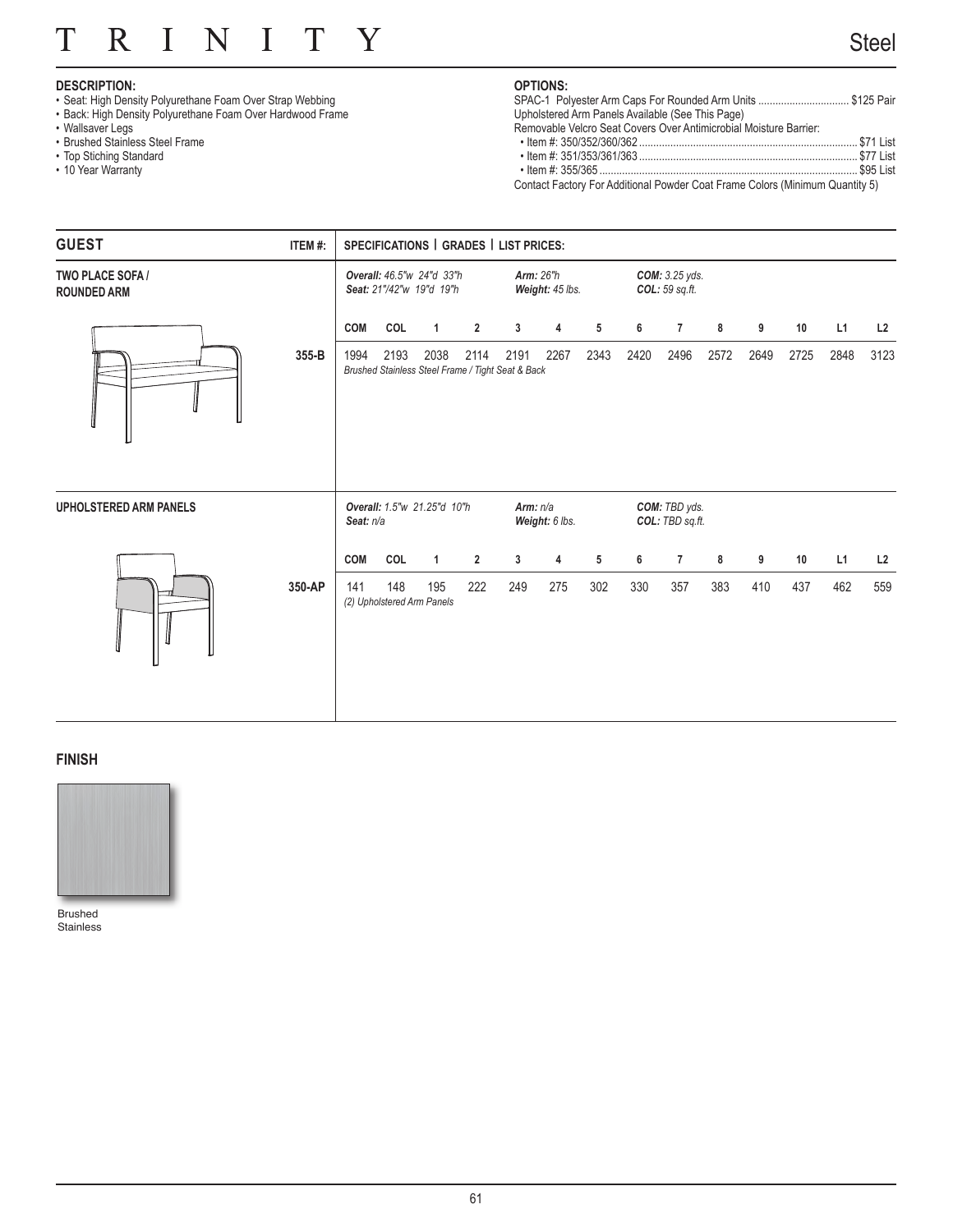#### T R  $\overline{I}$ N  $\mathbf I$ T Y

## **DESCRIPTION:**

- Seat: High Density Polyurethane Foam Over Strap Webbing
- Back: High Density Polyurethane Foam Over Hardwood Frame
- Wallsaver Legs
- Powder Coated Steel Frame (Luster Grey Standard)
- Brushed Stainless Steel Frame
- Top Stiching Standard
- 10 Year Warranty

## **OPTIONS:**

| SPAC-2 Polyester Arm Caps For 90° Square Arm Units \$171 Pair                |  |
|------------------------------------------------------------------------------|--|
|                                                                              |  |
|                                                                              |  |
| Upholstered Arm Panels Available (See 360-AP This Page)                      |  |
| Removable Velcro Seat Covers Over Antimicrobial Moisture Barrier:            |  |
|                                                                              |  |
|                                                                              |  |
|                                                                              |  |
| Contact Factory For Additional Powder Coat Frame Colors (Minimum Quantity 5) |  |

| <b>GUEST</b>                                                 | ITEM #: |            | SPECIFICATIONS   GRADES   LIST PRICES:          |              |                |                                                                                    |                                     |      |      |                                         |      |      |      |      |                |
|--------------------------------------------------------------|---------|------------|-------------------------------------------------|--------------|----------------|------------------------------------------------------------------------------------|-------------------------------------|------|------|-----------------------------------------|------|------|------|------|----------------|
| SIDE CHAIR /<br><b>SQUARE ARM</b>                            |         |            | Overall: 24"w 24"d 33"h<br>Seat: 21"w 19"d 19"h |              |                |                                                                                    | <b>Arm: 26"h</b><br>Weight: 27 lbs. |      |      | <b>COM:</b> 1.5 yds.<br>COL: 27 sq.ft.  |      |      |      |      |                |
|                                                              |         | <b>COM</b> | COL                                             | 1            | $\overline{2}$ | 3                                                                                  | 4                                   | 5    | 6    | $\overline{7}$                          | 8    | 9    | 10   | L1   | L <sub>2</sub> |
|                                                              | 360-PC  | 1131       | 1244                                            | 1146         | 1184           | 1222<br>Powder Coated Steel Frame / Tight Seat & Back                              | 1260                                | 1298 | 1336 | 1375                                    | 1413 | 1451 | 1489 | 1553 | 1691           |
|                                                              | 360-B   | 1352       | 1487                                            | 1354         | 1392           | 1431<br>Brushed Stainless Steel Frame / Tight Seat & Back                          | 1469                                | 1507 | 1545 | 1583                                    | 1621 | 1660 | 1698 | 1762 | 1899           |
| <b>BARIATRIC SIDE CHAIR /</b><br><b>SQUARE ARM</b>           |         |            | Overall: 30"w 24"d 33"h<br>Seat: 27"w 19"d 19"h |              |                |                                                                                    | <b>Arm: 26"h</b><br>Weight: 37 lbs. |      |      | COM: 2 yds.<br>COL: 36 sq.ft.           |      |      |      |      |                |
|                                                              |         | <b>COM</b> | COL                                             | 1            | 2              | 3                                                                                  | 4                                   | 5    | 6    | 7                                       | 8    | 9    | 10   | L1   | L <sub>2</sub> |
|                                                              | 361-PC  | 1328       | 1461                                            | 1345         | 1389           | 1434<br>Powder Coated Steel Frame / Tight Seat & Back / 500 lbs. Weight Rating     | 1479                                | 1523 | 1568 | 1612                                    | 1657 | 1701 | 1746 | 1824 | 1985           |
|                                                              | 361-B   | 1544       | 1698                                            | 1549         | 1593           | 1638<br>Brushed Stainless Steel Frame / Tight Seat & Back / 500 lbs. Weight Rating | 1682                                | 1727 | 1771 | 1816                                    | 1860 | 1905 | 1949 | 2028 | 2188           |
| <b>HIGH BACK SIDE CHAIR /</b><br><b>SQUARE ARM</b>           |         |            | Overall: 24"w 24"d 38"h<br>Seat: 21"w 19"d 19"h |              |                |                                                                                    | <b>Arm: 26"h</b><br>Weight: 32 lbs. |      |      | <b>COM:</b> 1.75 yds.<br>COL: 32 sq.ft. |      |      |      |      |                |
|                                                              |         | <b>COM</b> | COL                                             | 1            | $\overline{2}$ | 3                                                                                  | 4                                   | 5    | 6    | $\overline{7}$                          | 8    | 9    | 10   | L1   | L <sub>2</sub> |
|                                                              | 362-PC  | 1207       | 1327                                            | 1217         | 1255           | 1293<br>Powder Coated Steel Frame / Tight Seat & Back                              | 1332                                | 1370 | 1408 | 1446                                    | 1484 | 1522 | 1561 | 1626 | 1763           |
|                                                              | 362-B   | 1422       | 1564                                            | 1421         | 1459           | 1497<br>Brushed Stainless Steel Frame / Tight Seat & Back                          | 1535                                | 1573 | 1612 | 1650                                    | 1688 | 1726 | 1764 | 1830 | 1967           |
| <b>HIGH BACK BARIATRIC SIDE CHAIR /</b><br><b>SQUARE ARM</b> |         |            | Overall: 30"w 24"d 38"h<br>Seat: 21"w 19"d 19"h |              |                |                                                                                    | <b>Arm: 26"h</b><br>Weight: 42 lbs. |      |      | COM: 2 yds.<br>COL: 36 sq.ft.           |      |      |      |      |                |
|                                                              |         | <b>COM</b> | COL                                             | $\mathbf{1}$ | $\overline{2}$ | 3                                                                                  | 4                                   | 5    | 6    | $\overline{7}$                          | 8    | 9    | 10   | L1   | L <sub>2</sub> |
|                                                              | 363-PC  | 1358       | 1494                                            | 1373         | 1418           | 1462<br>Powder Coated Steel Frame / Tight Seat & Back / 500 lbs. Weight Rating     | 1507                                | 1551 | 1596 | 1640                                    | 1685 | 1729 | 1774 | 1853 | 2013           |
|                                                              | 363-B   | 1573       | 1731                                            | 1577         | 1621           | 1666<br>Brushed Stainless Steel Frame / Tight Seat & Back / 500 lbs. Weight Rating | 1710                                | 1755 | 1799 | 1844                                    | 1888 | 1933 | 1978 | 2057 | 2217           |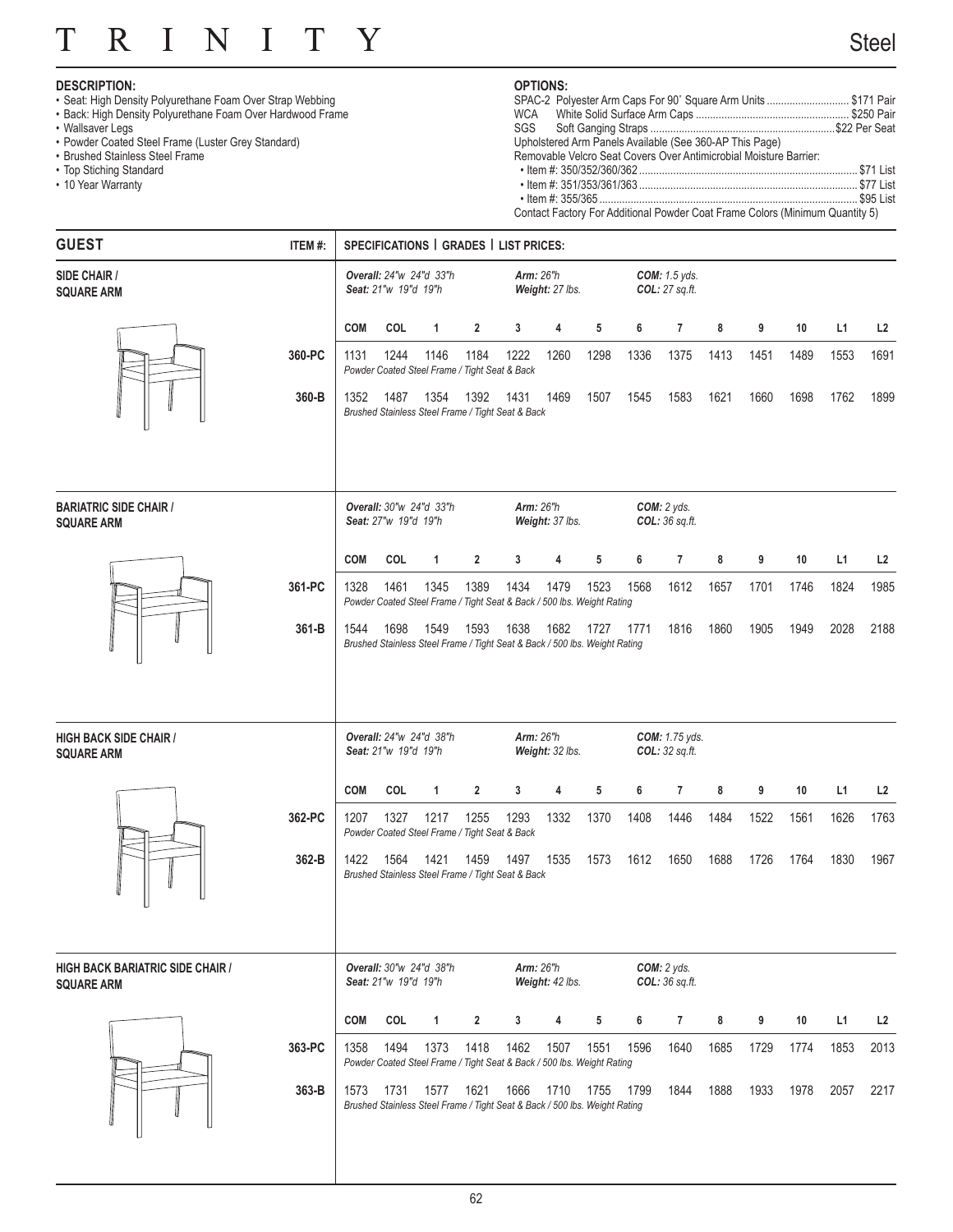#### R  $\mathbf I$ N  $\mathbf I$ T Y T

## **DESCRIPTION:**

- Seat: High Density Polyurethane Foam Over Strap Webbing
- Back: High Density Polyurethane Foam Over Hardwood Frame
- Wallsaver Legs
- Powder Coated Steel Frame (Luster Grey Standard)
- Brushed Stainless Steel Frame
- Top Stiching Standard
- 10 Year Warranty

## **OPTIONS:**

| SPAC-2 Polyester Arm Caps For 90° Square Arm Units \$171 Pair                |  |
|------------------------------------------------------------------------------|--|
|                                                                              |  |
|                                                                              |  |
| Upholstered Arm Panels Available (See 360-AP This Page)                      |  |
| Removable Velcro Seat Covers Over Antimicrobial Moisture Barrier:            |  |
|                                                                              |  |
|                                                                              |  |
|                                                                              |  |
| Contact Factory For Additional Powder Coat Frame Colors (Minimum Quantity 5) |  |

| <b>GUEST</b>                       | ITEM#: |            |      |                                                       |                | SPECIFICATIONS   GRADES   LIST PRICES:                         |                 |      |      |                                           |      |      |      |      |      |
|------------------------------------|--------|------------|------|-------------------------------------------------------|----------------|----------------------------------------------------------------|-----------------|------|------|-------------------------------------------|------|------|------|------|------|
| <b>TWO PLACE SOFA / SQUARE ARM</b> |        |            |      | Overall: 46.5"w 24"d 33"h<br>Seat: 21"/42"w 19"d 19"h |                | <b>Arm: 26"h</b>                                               | Weight: 45 lbs. |      |      | <b>COM:</b> 3.25 yds.<br>$COL: 59$ sq.ft. |      |      |      |      |      |
|                                    |        | <b>COM</b> | COL  | $\mathbf{1}$                                          | $\overline{2}$ | 3                                                              | 4               | 5    | 6    | $\overline{7}$                            | 8    | 9    | 10   | L1   | L2   |
|                                    | 365-PC | 1779       | 1956 | 1834                                                  | 1911           | 1987<br>Powder Coated Steel Frame / Tight Seat & Back          | 2063            | 2140 | 2216 | 2292                                      | 2369 | 2445 | 2522 | 2644 | 2919 |
|                                    | 365-B  | 1994       | 2193 | 2038                                                  |                | 2114 2191<br>Brushed Stainless Steel Frame / Tight Seat & Back | 2267            | 2343 | 2420 | 2496                                      | 2572 | 2649 | 2725 | 2848 | 3123 |
| <b>UPHOLSTERED ARM PANELS</b>      |        | Seat: n/a  |      | Overall: 1.5"w 21.25"d 10"h                           |                | Arm: $n/a$                                                     | Weight: 6 lbs.  |      |      | COM: TBD yds.<br>COL: TBD sq.ft.          |      |      |      |      |      |
|                                    |        | <b>COM</b> | COL  | $\mathbf{1}$                                          | $\overline{2}$ | 3                                                              | 4               | 5    | 6    | $\overline{7}$                            | 8    | 9    | 10   | L1   | L2   |
|                                    | 360-AP | 141        | 148  | 195<br>(2) Upholstered Arm Panels                     | 222            | 249                                                            | 275             | 302  | 330  | 357                                       | 383  | 410  | 437  | 462  | 559  |

## **FINISHES**



Brushed Stainless



Powder Coated Luster Grey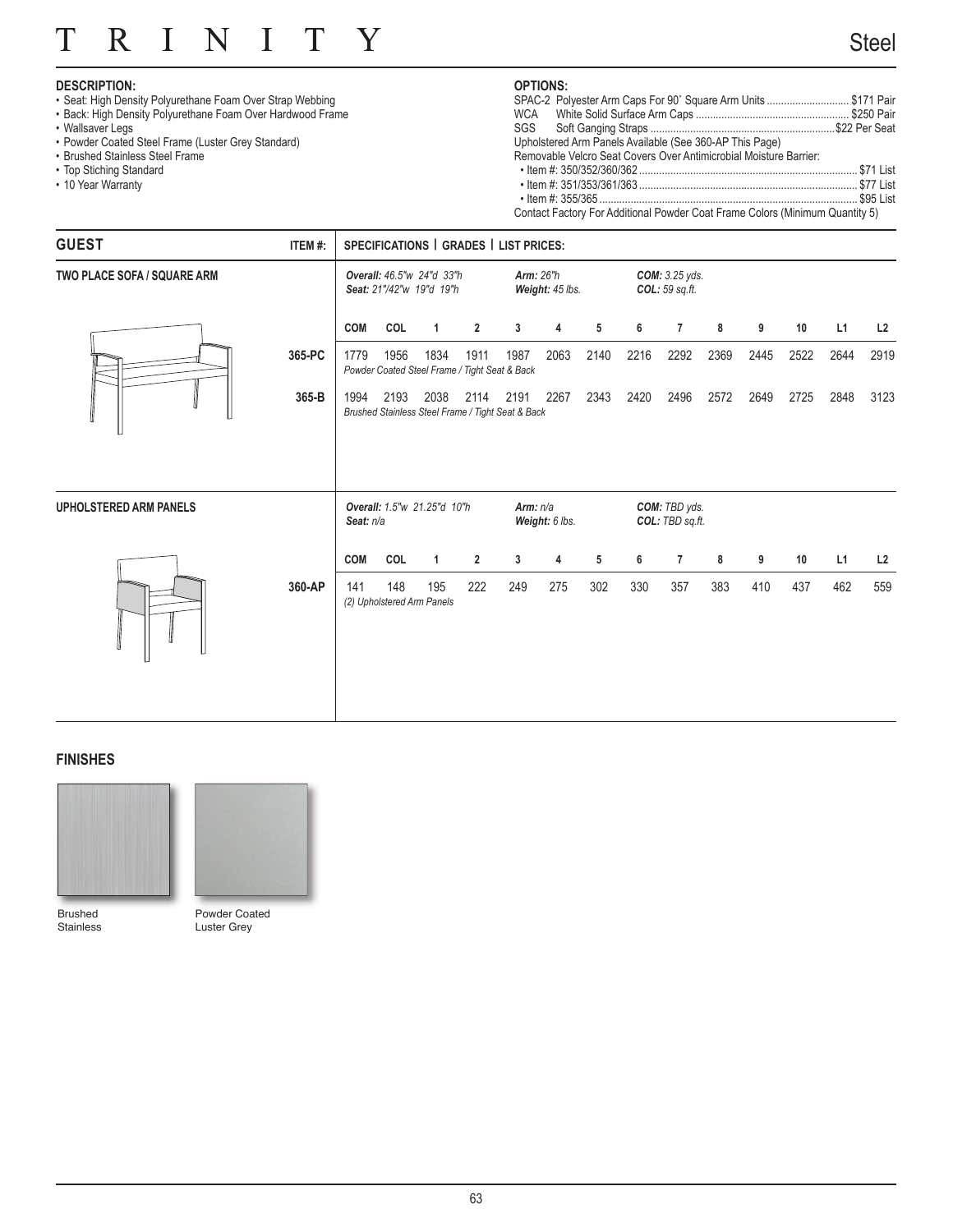## TRINITY

| ARM CAPS / STRAPS / COVERS   | <b>OPTION#:</b>                               | SPECIFICATIONS   LIST PRICES   AVAILABILITY:                                                                                                          |
|------------------------------|-----------------------------------------------|-------------------------------------------------------------------------------------------------------------------------------------------------------|
| POLYESTER ARM CAPS           |                                               | Overall: 1.5"w 19.25"d .25"h                                                                                                                          |
|                              | SPAC-1                                        | Polyester Arm Caps For Rounded Arm Units - \$125 (Set Of 2)<br>(Specify Finish)<br>Available: Steel Rounded Arm Chairs: 350, 351, 352, 353, 355       |
|                              | SPAC-2                                        | Polyester Arm Caps For 90° Square Arm Units - \$171 (Set Of 2)<br>(Specify Finish)<br>Available: Steel 90° Square Arm Chairs: 360, 361, 362, 363, 365 |
| WHITE SOLID SURFACE ARM CAPS |                                               | Overall: 1.375"w 14"d .4375"h                                                                                                                         |
|                              | <b>WCA</b>                                    | \$250 (Set Of 2)<br>(Available Only In White)<br>Available: Steel 90° Square Arm Chairs: 360, 361, 362, 363, 365                                      |
|                              |                                               |                                                                                                                                                       |
| <b>GANGING STRAPS</b>        |                                               | Overall: 4"w 2"d                                                                                                                                      |
|                              | SGS                                           | \$22 Per Seat<br><b>Black Velcro Soft Ganging Straps</b><br><b>Available: Steel Chairs</b>                                                            |
| <b>REMOVABLE COVERS</b>      |                                               | Overall: n/a                                                                                                                                          |
|                              | 350/352/360/362<br>351/353/361/363<br>355/365 | \$71<br>\$77<br>\$95<br>Removable Velcro Seat Covers Over Antimicrobial Moisture Barrier.<br>Available: Steel Chairs                                  |